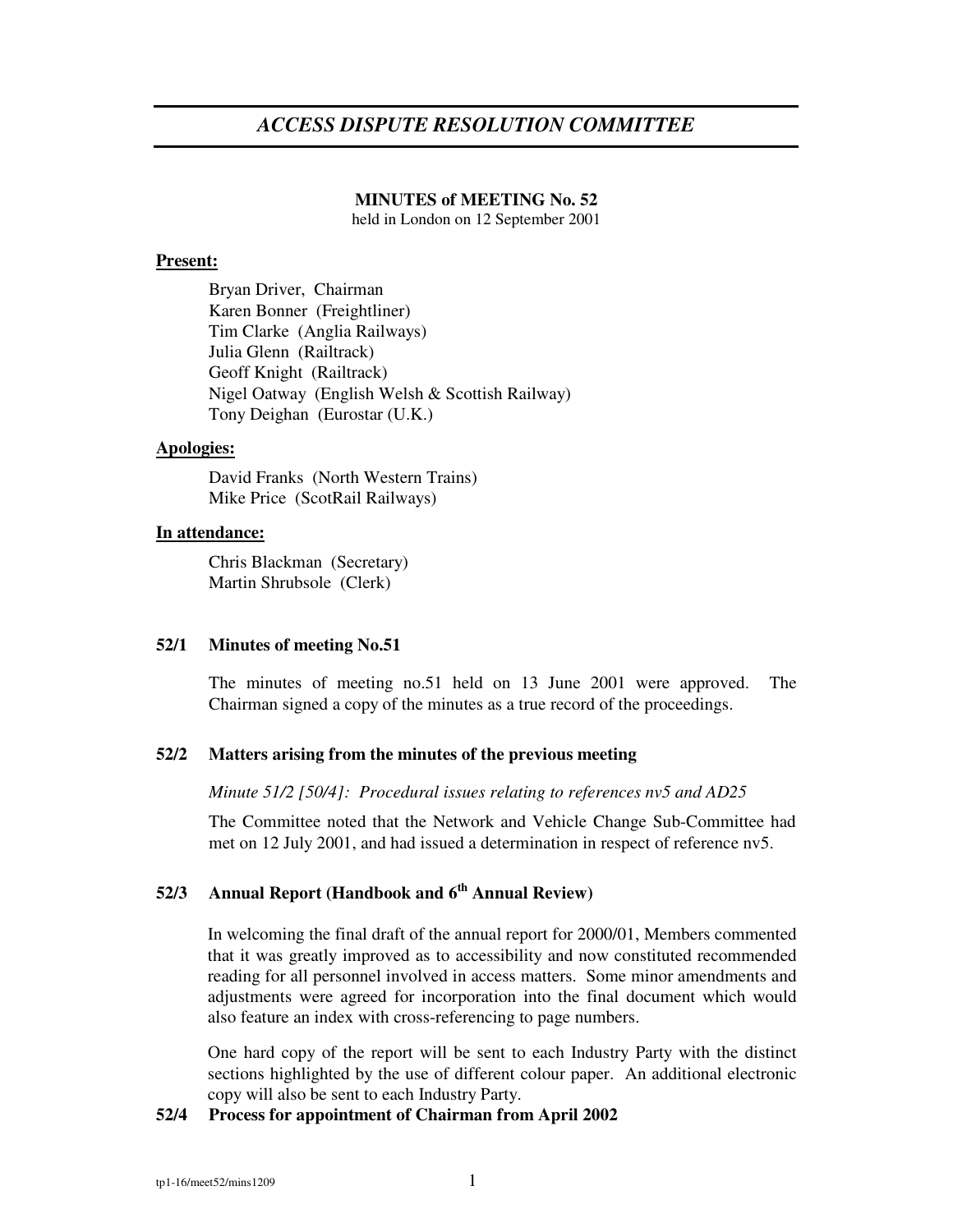The Chairman withdrew and the chair was taken by the Deputy Chairman, Tim Clark, who briefed members regarding the recent discussion with the Rail Regulator. There was a general feeling expressed in the ensuing discussion that, whilst it might be desirable to have a lawyer as chairman, the Committee should not deny itself the opportunity to consider a strong candidate who, though not legally qualified, might have considerable expertise in the commercial contract field. For this reason members concluded that the job should be advertised in the general market place and a search firm be engaged to consider potential applicants from a wider commercial spectrum as well as those with a legal qualification.

Members, recalling that the Committee had been well served by the search firm Korn/Ferry International during the process of appointing a Chairman in 1996, instructed the Secretary to conduct initial discussions with that company.

Members tabled some detailed points regarding the job specification and also agreed to submit any further items to the Secretary in writing. This will then form the basis for preparation of a suitable job advert.

The Committee agreed to set up a sub-committee to conduct interviewing of suitable candidates; its recommendation as to selection of a suitable candidate would require to go before the full Committee for ratification.

The Committee asked the Secretary to notify all members and alternates as to the position reached and, provisionally, that the subcommittee or interviewing panel will be crewed by Tim Clark (Deputy Chairman), Tony Deighan, Nigel Oatway and Julia Glenn.

Noting that the Chairman has the power to appoint a clerk, it was agreed that the issue of the clerk's contract should be placed on the agenda for the next quarterly meeting in December.

### **52/5 Review of the role and appointment of an Independent Vice Chairman**

Members noted that provision was made in the Access Conditions for the appointment of a Vice-Chairman. In view of the increasing workload facing the Committee it now appeared to be prudent to consider making such an appointment, as, in the absence of a Chairman, the Committee's work could be impeded particularly insofar as the handling of cases which might lead to the necessity for a Chairman's ruling to be made.

Accordingly the Committee agreed that any advert for the post of Chairman should also include information to the effect that the Committee may appoint a Vice-Chairman whose duties would be broadly comparable to those of the Chairman, albeit less onerous and probably at a commensurately lower level of financial remuneration.